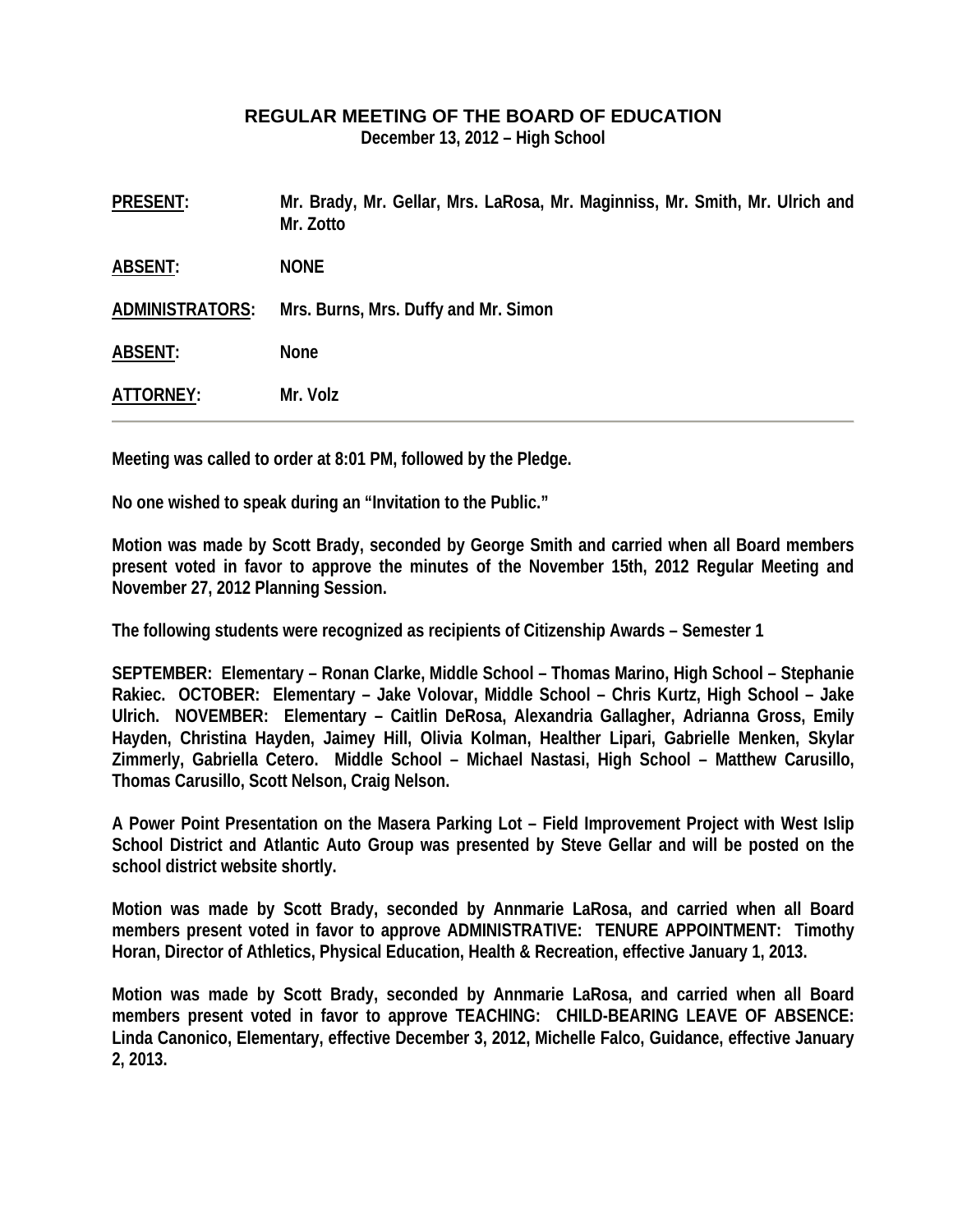**Motion was made by George Smith, seconded by Annmarie LaRosa, and carried when all Board members present voted in favor to approve TEACHING: RETIREMENT: Donamarie Belford, Special Education, effective January 1, 2013.** 

**Motion was made by Scott Brady, seconded by Annmarie LaRosa, and carried when all Board members present voted in favor to approve CLASSIFIED CIVIL SERVICE: SUBSTITUTE CLERK TYPIST: Diane Scholosser, effective December 14, 2012.** 

**Motion was made by Ron Maginniss, seconded by Scott Brady, and carried when all Board members present voted in favor to approve CLASSIFIED CIVIL SERVICE: SUBSTITUTE TEACHER AIDE: Maribeth Siskind, effective November 27, 2012, Amanda Williams, effective November 15, 2012.** 

**Motion was made by Ron Maginniss, seconded by Scott Brady, and carried when all Board members present voted in favor to approve OTHER: 2012-2013 HIGH SCHOOL WINTER COACHES: BOYS WINTER TRACK: James Dooley, Interim Varsity Coach, Michael Distefano, Interim Assistant Varsity Coach. WRESTLING: John Ferrara, Interim J.V. Coach.** 

**Motion was made by Ron Maginniss, seconded by Scott Brady, and carried when all Board members present voted in favor to approve: OTHER: ADVISORS/CLUBS 2012-2013 SCHOOL YEAR: UDALL ROAD MIDDLE SCHOOL: Shane O'Neill, Drama Director, Justin DeMaio, Drama Director.** 

**Motion was made by Bob Ulrich, seconded by George Smith, and carried when all Board members present voted in favor to approve: OTHER: HOME INSTRUCTION: Barry Martinek, effective October 12, 2012.** 

**Motion was made by Bob Ulrich, seconded by Mike Zotto, and carried when all Board members present voted in favor to approve OTHER: SUBSTITUTE TEACHER: Leanne Bartley, effective December 14, 2012, Michelle Brendli, effective December 14, 2012, Lauren Brown, effective December 14, 2012, Nicole Caggiano, effective December 14, 2012, Madelyn Canestro, effective December 14, 2012, Cristina Cutrone, effective December 14, 2012, Jenna Evarts, effective December 14, 2012, Heather Geoghan, effective December 14, 2012, Rachel Guerrero, effective December 14, 2012, Kristrin Macukas, effective December 14, 2012, Sarah Malloy, effective December 14, 2012, Kelly Marmo, effective December 14, 2012, Caitlin Morrell, effective December 14, 2012, Amanda Nocella, effective December 14, 2012, Beth Pesso, effective December 14, 2012, Loretta Radford, effective December 14, 2012, Kaitlin Rieu-Sicart, effective December 14, 2012, Donald Schaaf, effective December 14, 2012, Casey Smyth, effective December 14, 2012, John Verbeke, effective December 14, 2012, Caroline Weber effective December 14, 2012.** 

**CURRICULUM UPDATE: Bernadette Burns informed the audience that professional development for teachers continues, with Social Studies and primary and middle school teachers attending workshops geared to the Common Core State Standards. She also spoke about changes at the Commencement Level to diploma requirements.**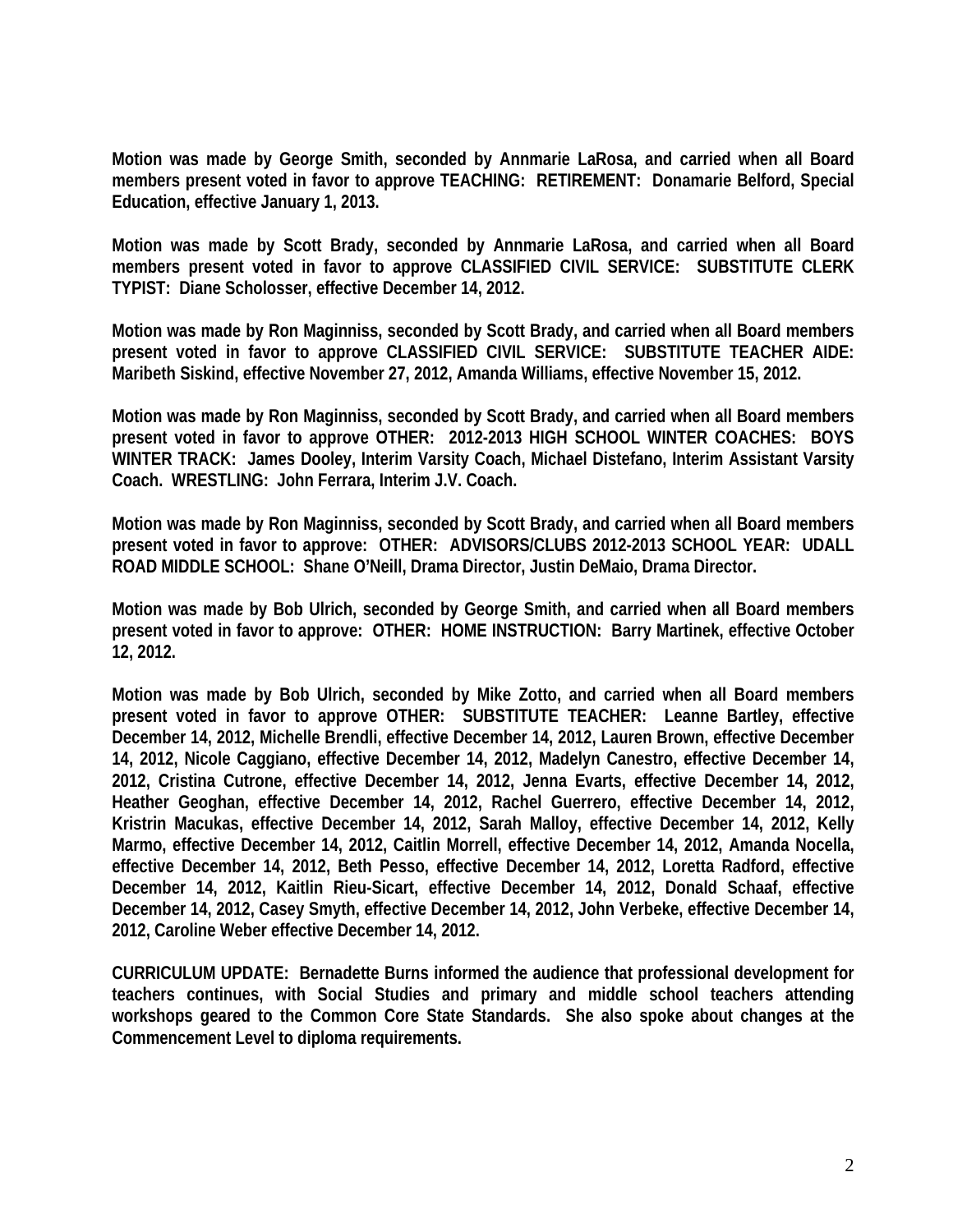## **REPORT OF BOARD COMMITTEES:**

**Finance: George Smith discussed the topics addressed at the meeting that was held of 12/11/12 where the treasurer's report, payroll summary report, financial statements for the month of June and October, internal claims audit report, warrants, system manager audit trail, budget transfers, special education and health service contracts were discussed. A state aid analysis was also reviewed as well as there was discussion regarding the restrictions of refinancing the district's serial bonds.** 

**Audit Committee: Bob Ulrich discussed the topics addressed at the meeting that was held 11/27/12 where our internal auditors discussed the Risk Assessment Update Report and Agreed Upon Procedure Report of Payroll Functions. The Risk Assessment Report noted that 17 items were closed from the prior year's report. Both reports will be available on the District website. Our internal auditors, Cullen & Danowski, will be reviewing the school lunch program in 2013.** 

**Education Committee: Annmarie LaRosa reported on the meeting of 12/13/12 where professional development of teachers and changes to diploma requirements were discussed.** 

**Buildings and Grounds: Scott Brady reported on the meeting that was held on 12/11/12. Some of the topics discussed and reviewed were bond construction projects, athletic storage buildings and the closeout of summer work. He also informed the audience that the natural gas conversion for the High School would be done in two-three weeks. This conversion will save the district \$277,000.00. Other matters discussed were cell phones instead of handheld radios, custodian inspections, High School locker rooms, storm tree branch disposal, Beach St. Middle School fence repair and High School floor machine repair. A LIPA rebate was received for \$50,400.00, the National Grid rebate to be determined and all pending insurance claims were approved.** 

**Legislative Action Committee: – Scott Brady discussed the topics addressed during the meeting that was held on 11/20/12. District state aid, APPR, letter writing to meet with legislators was all discussed. A multi-district approach to discuss what issues to attack will be taken and a meeting will be held in January.** 

**Special Education Committee: Annmarie LaRosa and Jeanne Dowling met at Oquenock on 12/12/12 to discuss new and existing IEP and preschool placements.** 

**The Treasurer's Report for October 2012 was presented. Beginning balance as of July 30, 2012 \$ 29,676,445.26, ending balance as of October 31, 2012 \$19,577,978.80.** 

**Motion was made by Bob Ulrich, seconded by Ron Maginniss, and carried when all Board members present voted in favor to approve budget transfers numbered 3047 to 3053 for the 2012-2013 school year.** 

**Motion was made by Bob Ulrich, seconded by Ron Maginniss, and carried when all Board members present voted in favor to approve: Eastern Suffolk BOCES Leasehold Space Agreement.**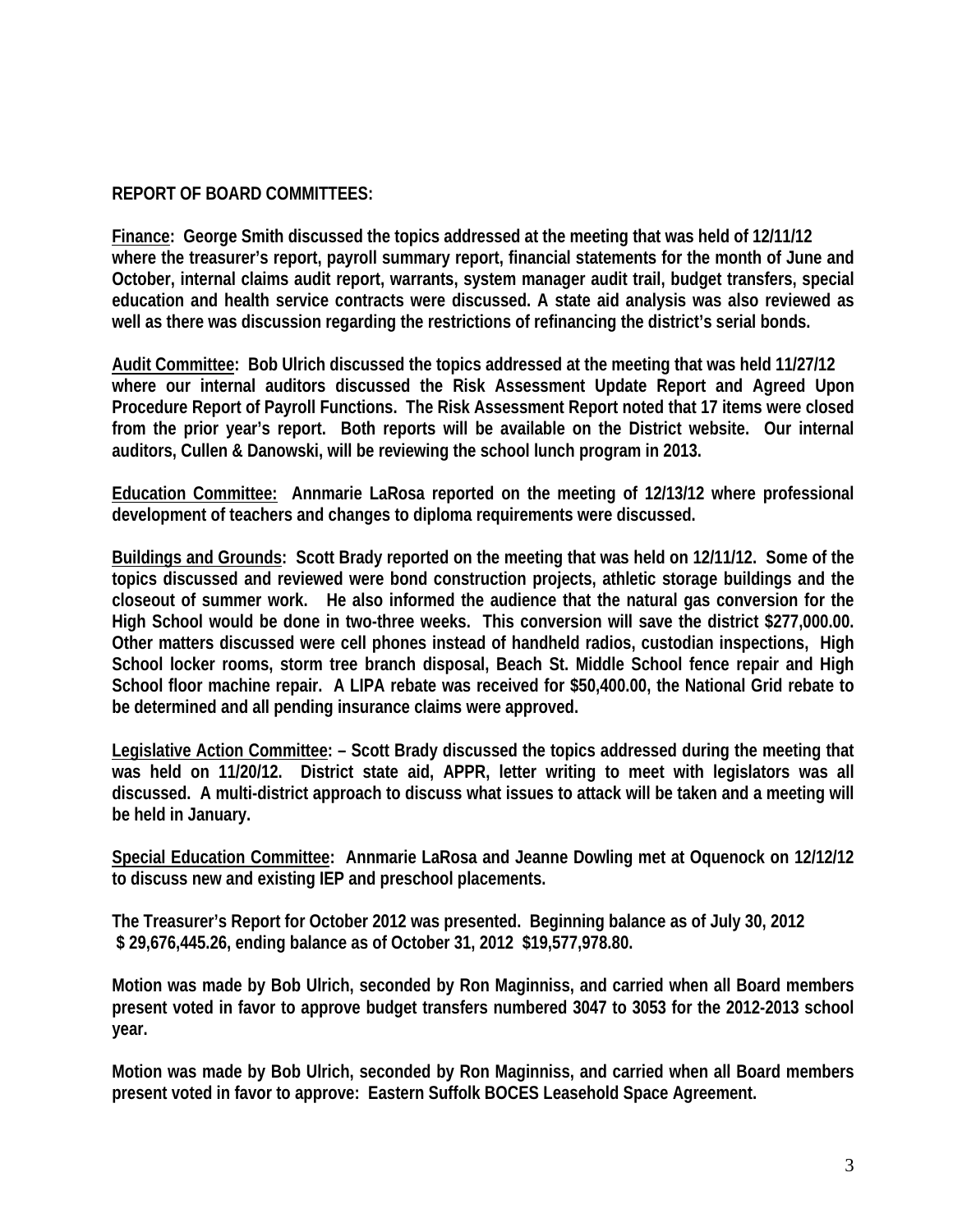**Motion was made by Ron Maginniss, seconded by Annmarie LaRosa, and carried when all Board members present voted in favor to approve Special Education Contracts for the 2012-2013 school year with Commack Union Free School District and Developmental Disabilities Institute.** 

**Motion was made by Scott Brady, seconded by Annmarie LaRosa, and carried when all Board members present voted in favor to approve: Health Service Contract with East Islip UFSD.** 

**PRESIDENT'S REPORT: Mr. Gellar wished everyone Happy Holidays.** 

**SUPERINTENDENT'S REPORT: Mr. Simon informed the audience that the Board has approved the plan to have school in session on Tuesday, 2/19/13 through Friday, 2/22/13. The reason for this is to ensure that all students receive the instruction and preparation needed for assessments in the spring. He assured the public that the schools will be appropriately staffed and regular instruction will take place. Mr. Simon also advised the audience that APPR has been formally approved by New York State and will be on the website shortly. Mr. Simon recommended Option B regarding the 2013- 2014 Student-Teacher Calendar that was previously discussed at the 11/15/12 board meeting. This calendar will have school start on 9/3/13 and end on 6/20/14. The teachers will attend Superintendent Conference Day on 8/28/13 and 8/29/13. The Christmas/Chanukah recess will be 12/23/13 to 1/1/14. Spring break will be five days 4/14/14 to 4/18/14. Tuesday, 11/5/13, Election Day, will be a third Superintendent Conference Day to address APPR and Common Core. Mr. Simon announced December as the month of music in the district and complimented the students, parents and music teachers for all their efforts on behalf of the district. The West Islip Chorus will perform at United Cerebral Palsy of Nassau Children's Learning Center on December 20th. The Lionheart Foundation continues to reach out to families in need and plays a leading role in obtaining district assistance. They are a vital part of the community and raised over \$40,000.00 since Hurricane Sandy. On Saturday, 12/15 the Lion Lights will support neighbors in the community who were affected by Hurricane Sandy. On 2/2/13 Lionheart will have a fundraiser at the Nutty Irishman in Bay Shore. Mr. Simon thanked John Mullins for all his efforts coordinating the many Lionheart events. Mr. Simon wished everyone Happy Holidays and wished a better year for all those affected by Hurricane Sandy.** 

**Motion was made by Mike Zotto, seconded by Bob Ulrich, and carried when all Board members present voted in favor to adopt the 2013-14 Student-Teacher Calendar.** 

## **NOTICES/REMINDERS:**

**Annmarie LaRosa thanked all those who helped with the Lion Lights. Over 5,000 candles were made to remember those people affected by Hurricane Sandy. High School students put together the packages and WITA donated \$10,000.00 to The Lionheart Foundation.** 

**The following residents wished to speak during an "Invitation to the Public" – Gary Koffsky and Doreen Hantzschel. Subjects of concern can be found in the Public Participation Log.**